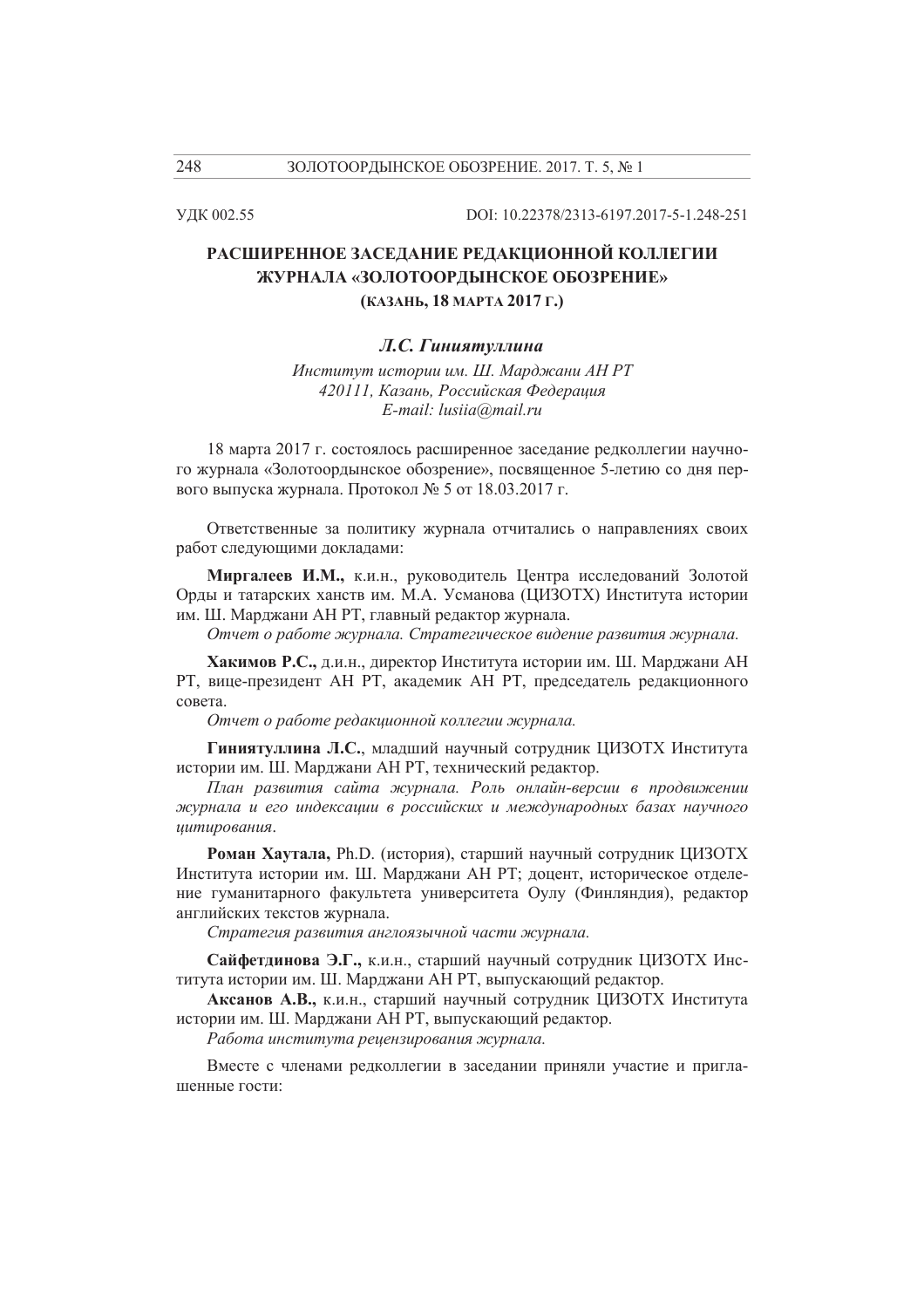Мишель Балар, эмерит-профессор средневековой истории, Институт исследований Византии, ислама и Средиземноморья в Средневековье, Университет Париж 1 Пантеон-Сорбонна (Франция);

Дэниэл К. Уо., эмерит-профессор, Университет Вашингтона, главный редактор журнала «The Silk Road» (Сиэтл, США);

Мирко Сарделич, отделение истории Хорватской академии наук и искусств (Загреб, Хорватия);

Александар Узелац, научный сотрудник, Институт истории (Белград, Сербия).

Участники высоко оценили работу редакционной коллегии, отметили важность работы членов редакционного совета и института рецензирования. Высказали необходимость сохранения планов по включению журнала «Золотоордынское обозрение» в международные наукометрические базы данных. Утвердили отчеты, прозвучавшие на заседании, и пожелали успехов коллективу. Член редколлегии журнала, Александар Узелац, предложил включить в план работы редакционной коллегии журнала конкретные мероприятия по работе с редакционным советом, ежегодно проводить совместные заседания редакционной коллегии. Также участниками было рекомендовано чаще публиковать дискуссионные материалы в журнале.

В своих выступлениях участники заседания отметили высокий научный уровень журнала, его заслуженный авторитет и признание не только в нашей стране, но и за рубежом, и пожелали редколлегии и редакции журнала дальнейшей плодотворной и результативной работы.

### Заселание постановило:

1. Работу журнала «Золотоордынское обозрение» и его редакционной коллегии признать удовлетворительной.

2. Редакционной коллегии активнее добиваться увеличения папки статей журнала.

3. Активизировать работу редакционного совета. С этой целью включить в план работы редакционной коллегии мероприятия по организации, координированию и направлению деятельности членов редакционного совета - проведение совместных совещаний редакционной коллегии и редакционного совета.

Ключевые слова: журнал, сайт, рецензент, цитирование, индексация журнала.

Для цитирования: Гиниятуллина Л.С. Расширенное заседание редакционной коллегии журнала «Золотоордынское обозрение» (Казань, 18 марта 2017 г.) // Золотоордынское обозрение. 2017. Т. 5, № 1. С. 248-251. DOI: 10.22378/2313-6197.2017- $5 - 1.248 - 251$ 

Сведения об авторе: Гиниятуллина Люция Сулеймановна - младший научный сотрудник Центра исследований Золотой Орды и татарских ханств им. М.А. Усманова, Институт истории им. Ш. Марджани АН РТ, ORCID: http://orcid.org/0000-0002-3904-6079 (420111, ул. Батурина, 7, Казань, Российская Федерация). E-mail:  $lusiia@mail.ru$ 

> Поступила 18.03.2017 г. Принята к публикации 20.03.2017 г.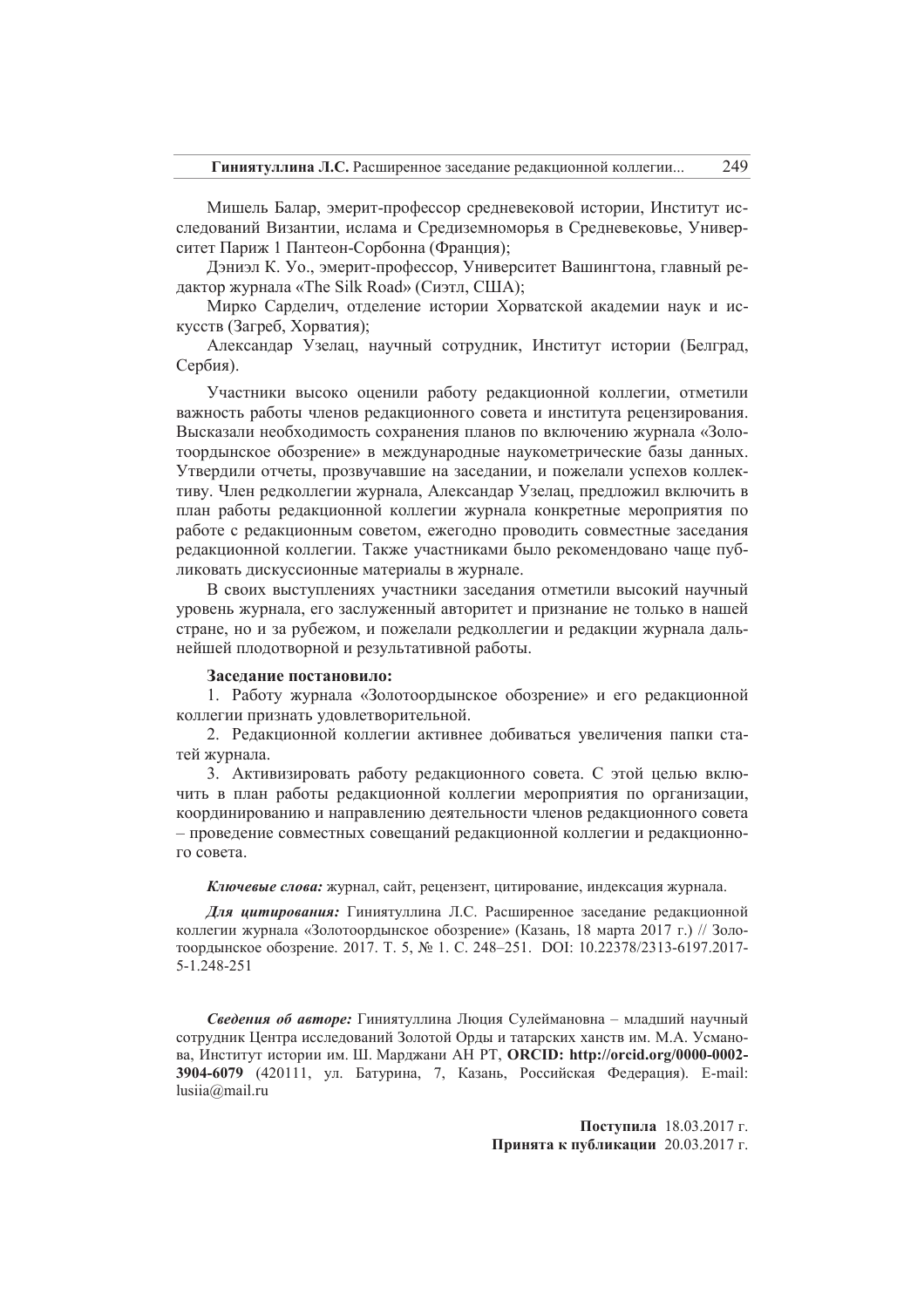## **EXTENDED MEETING OF THE EDITORIAL BOARD OF THE "GOLDEN HORDE REVIEW" (KAZAN, MARCH 18, 2017)**

#### *L.S. Giniyatullina*

*Sh. Marjani Institute of History of Tatarstan Academy of Sciences Kazan 420111, Russian Federation E-mail: lusiia@mail.ru* 

The extended meeting of the Editorial Board of the "Golden Horde Review" dedicated to the fifth anniversary of the first issue of the journal was held in Kazan on March 18, 2017.

**Responsible for the journal's policy reported on the directions of their work with the following reports:** 

**Mirgaleev I.M.,** Cand. Sci. (History), Head of Usmanov Center for Research on the Golden Horde and Tatar Khanates, Sh. Marjani Institute of History of Tatarstan Academy of Sciences, Editor-in-Chief of the journal.

*Report on the Journal's Work: Strategic Vision of the Journal's Development.* 

**Khakimov R.S.,** Dr. Sci. (History), Director of Sh. Marjani Institute of History of Tatarstan Academy of Sciences, Vice President of Tatarstan Academy of Sciences, Academician of Tatarstan Academy of Sciences, Chairman of the Editorial Board.

*Report on the Editorial Board's Work.* 

**Giniyatullina L.S.**, Research Fellow of Usmanov Center for Research on the Golden Horde and Tatar Khanates, Sh. Marjani Institute of History of Tatarstan Academy of Sciences, Technical Editor.

*Plan for the Development of the Site of the Journal. The Role of the Online Version in Promoting the Journal and Its Indexing in Russian and International Scientific Citation Bases.* 

**Roman Hautala,** Ph.D. (History), Senior Research Fellow of Usmanov Center for Research on the Golden Horde and Tatar Khanates, Sh. Marjani Institute of History of Tatarstan Academy of Sciences; Docent, Department of History, University of Oulu (Finland), English Texts' Editor.

*The Development Strategy of the English-Language Part of the Journal.* 

**Sayfetdinova E.G.,** Cand. Sci. (History), Senior Research Fellow of Usmanov Center for Research on the Golden Horde and Tatar Khanates, Sh. Marjani Institute of History of Tatarstan Academy of Sciences, Issuing Editor.

**Aksanov A.V.,** Cand. Sci. (History), Senior Research Fellow of Usmanov Center for Research on the Golden Horde and Tatar Khanates, Sh. Marjani Institute of History of Tatarstan Academy of Sciences, Issuing Editor.

*Work on the Review of the Journal.* 

The following invited guests took part in the meeting together with the members of the Editorial Board:

Michel Balard, Emeritus Professor of Medieval History, Institute of Research on Byzantium, Islam, and the Mediterranean in the Middle Ages, University Paris 1 – Panthéon-Sorbonne (Paris, France)

Daniel Clarke Waugh, Emeritus Professor, History Department, University of Washington, Editor-in-Chief of the journal "The Silk Road" (an annual publication of the Silkroad Foundation) (Seattle, USA);

Mirko Sardelić, Department of History, Croatian Academy of Sciences and Arts (Zagreb, Croatia);

Aleksandar Uzelac, Research Associate, Institute of History (Belgrade, Serbia).